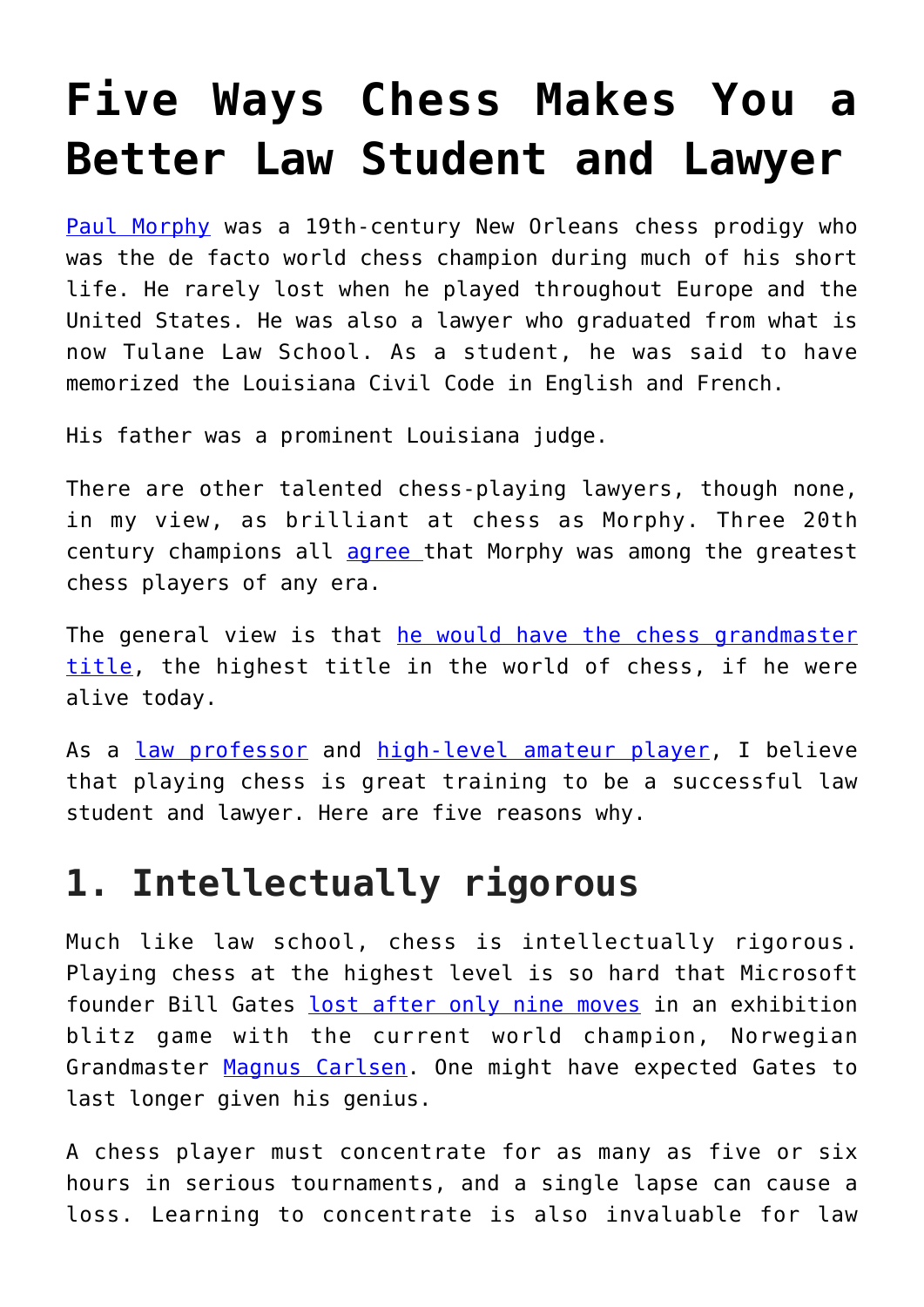school.

Aspiring law students often take undergraduate classes that are part of a "pre-law" program. Government or criminal justice majors are typical since they involve some focus on the legal system. These are important intellectual fields.

Yet, [informal studies](https://leiterlawschool.typepad.com/leiter/2008/04/which-undergrad.html) suggest that students who major in especially difficult areas, such as philosophy or mathematics, perform better on the [LSAT](https://www.lsac.org/lsat) – the exam required for entrance into law school. Just as math and logic serve lawyers well in the courtroom as they fashion their arguments, so, too, is it with chess players on the chessboard as they make their moves.

## **2. Requires identifying issues**

Students who perform well on law school exams and the bar exam must succeed at "issue spotting." That is to say, unlike undergraduate exams, which may require the student to summarize what they have learned, law school exams require students to figure out what legal issues are buried within the facts of a given case. Then the student should apply the right legal principles to the facts. The student often must draw analogies and see patterns. Lawyers must also spot issues and draw analogies when their clients present problems.

Similarly, good chess players survey the chess board, with a clock ticking, and must find a strong move among many possible [candidate moves](https://www.chess.com/article/view/quotthink-like-a-grandmasterquot-by-alexander-kotov). They will [look for patterns](https://books.google.com/books/about/Improve_Your_Chess_Pattern_Recognition.html?id=UyVBCwAAQBAJ), such as typical methods of attacking a king. Sometimes, the move will be a tactical strike, such as the bold sacrifice of a queen leading to checkmate. Those players who cannot see many possibilities will not win many games. Both the chess player and lawyer must discover the key aspects of a situation.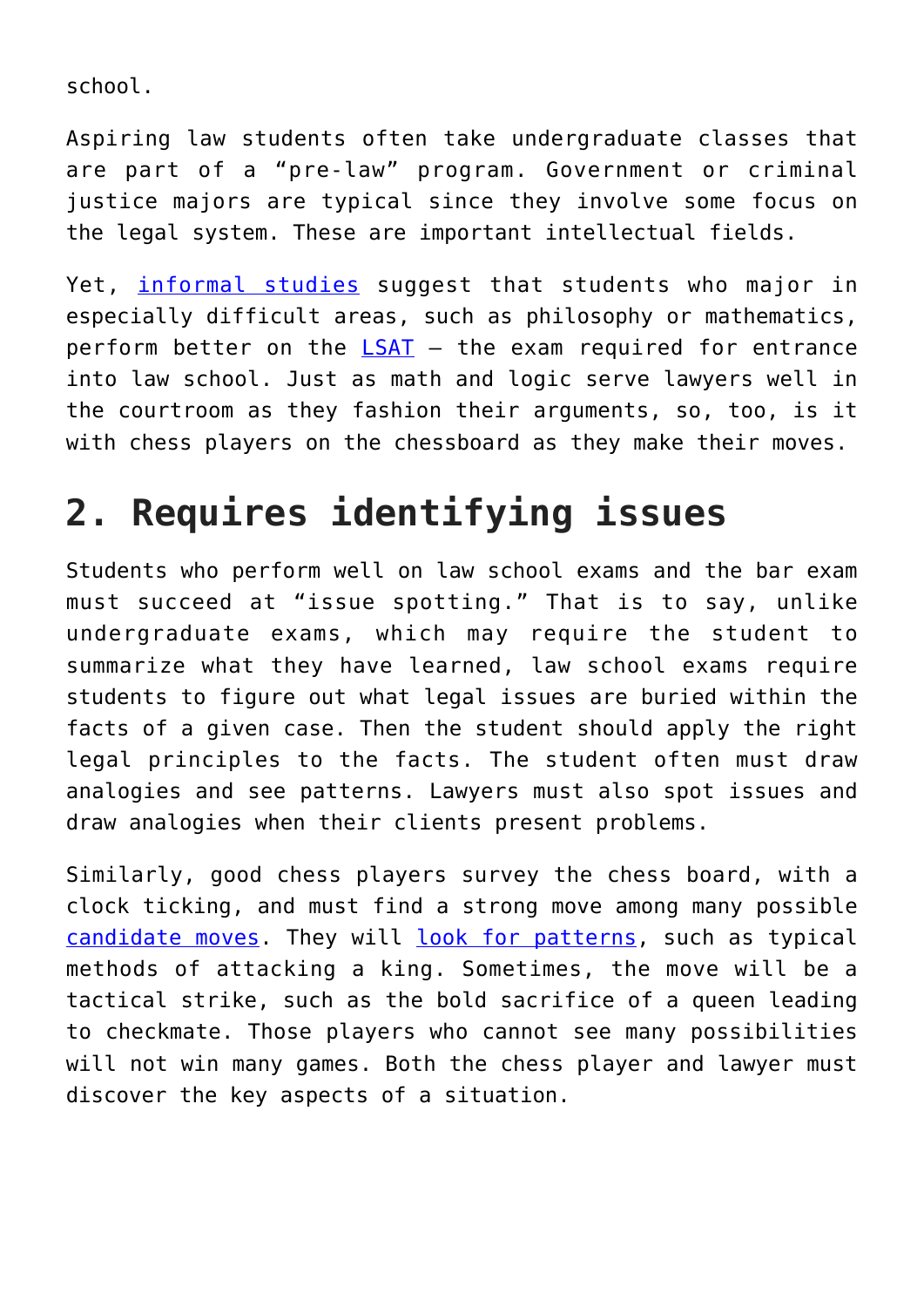## **3. Strategies essential**

Strong performance in law and chess involves [strategizing](https://books.google.com/books/about/Modern_Chess_Strategy.html?id=aClc5YZ13GMC) [effectively.](https://books.google.com/books/about/Modern_Chess_Strategy.html?id=aClc5YZ13GMC) Chess may therefore be [law's most common](https://www.law.com/newyorklawjournal/2019/10/08/chess-is-a-serious-game-but-reading-about-it-is-a-delight/?slreturn=20191110111106) [metaphor.](https://www.law.com/newyorklawjournal/2019/10/08/chess-is-a-serious-game-but-reading-about-it-is-a-delight/?slreturn=20191110111106)

Success requires the ability to plan, envision how one's opponent will respond, and then figure out how to reply. As a former litigator, I not only had to think about what to do, but I also had to assess whether my adversary would have an effective contrary plan. I also had to know the weaknesses in my case. Similarly, a strong chess player will know the problems in their position.

### **4. Principles and rules apply**

Both law and chess have rules, general principles, and exceptions or loopholes. The law is often codified as a statute. Likewise, chess has rules, though they often lack the ambiguity of statutes. Beginning chess players then learn accepted principles. For instance, they are taught that during the opening part of the game, they should get certain pieces into play, use those pieces and pawns to control the center of the board, place their prized king in a safe position by making a special move known as "[castling](https://www.chess.com/article/view/how-to-castle-in-chess)," and keep moves by their valuable queen in reserve. Yet strong chess players may violate these principles, for [surprise or other purposes.](https://chessimprover.com/9-lessons-to-learn-from-bill-gates-9-move-loss-to-magnus-carlsen/)

Prosecutors also have common approaches. In criminal cases with multiple defendants, prosecutors are trained to go after the "small fish" first, and then use those successes to land the "big fish." This is like capturing the pawns before checkmating the king in chess. The [press even uses these chess](https://www.sltrib.com/news/2019/08/29/criminal-kingpin-or-just/) [terms in describing criminal cases.](https://www.sltrib.com/news/2019/08/29/criminal-kingpin-or-just/)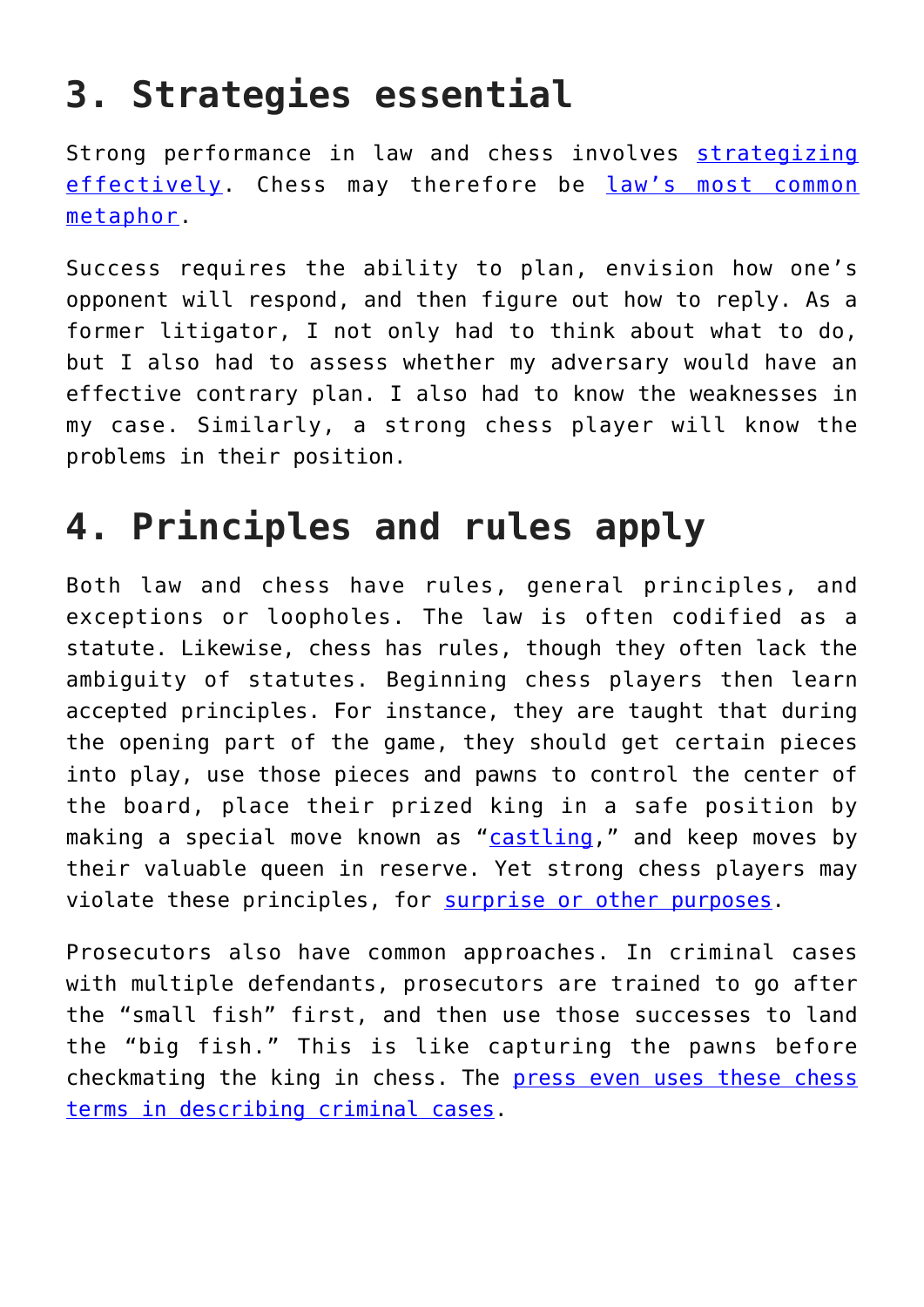#### **5. Takes competitive zeal**

Success in both law and chess requires competitive instincts. Indeed, chess has a [rating system for players](https://www.chess.com/article/view/chess-ratings---how-they-work) and law school has [class rank for students.](https://www.bcgsearch.com/bcgguide/decoding_class_rankings_what_should_therecruiter_Look_for.php) Chess requires a will to win strong enough to [maintain concentration](https://abovethelaw.com/2015/06/3-things-law-students-and-young-lawyers-can-learn-from-chess-grandmaster-garry-kasparov/).

Chess players often experience ups and downs during single games, as well as tournaments. They must cope with adversity, including losing. Similarly, a single law school exam can be the only basis for the student's class grade, so everything is at stake at once, though the student has likely worked all semester. Lawsuits can also take years and require persistence. My cases and trials were always roller coasters with good and bad days.

Another similarity is that the chess player and lawyer must be well prepared. In chess, one can often find an opponent's games [online](https://database.chessbase.com/?lang=en) and see their playing style. In law, one can learn about the judge who will be hearing a case and alter one's approach accordingly.

Admittedly chess is just a game so most people play it for fun, whereas practicing law is a profession. Few chess players will reach the heights of Paul Morphy. Nevertheless, as one who has played chess at high levels and litigated federal and state court cases, I believe that chess develops important intellectual, emotional and competitive skills that are very useful in the legal field.

—

*This article is republished from [The Conversation](http://theconversation.com) under a Creative Commons license. Read the [original article.](http://theconversation.com/5-ways-chess-can-make-you-a-better-law-student-and-lawyer-127290)*

*Dear Readers,*